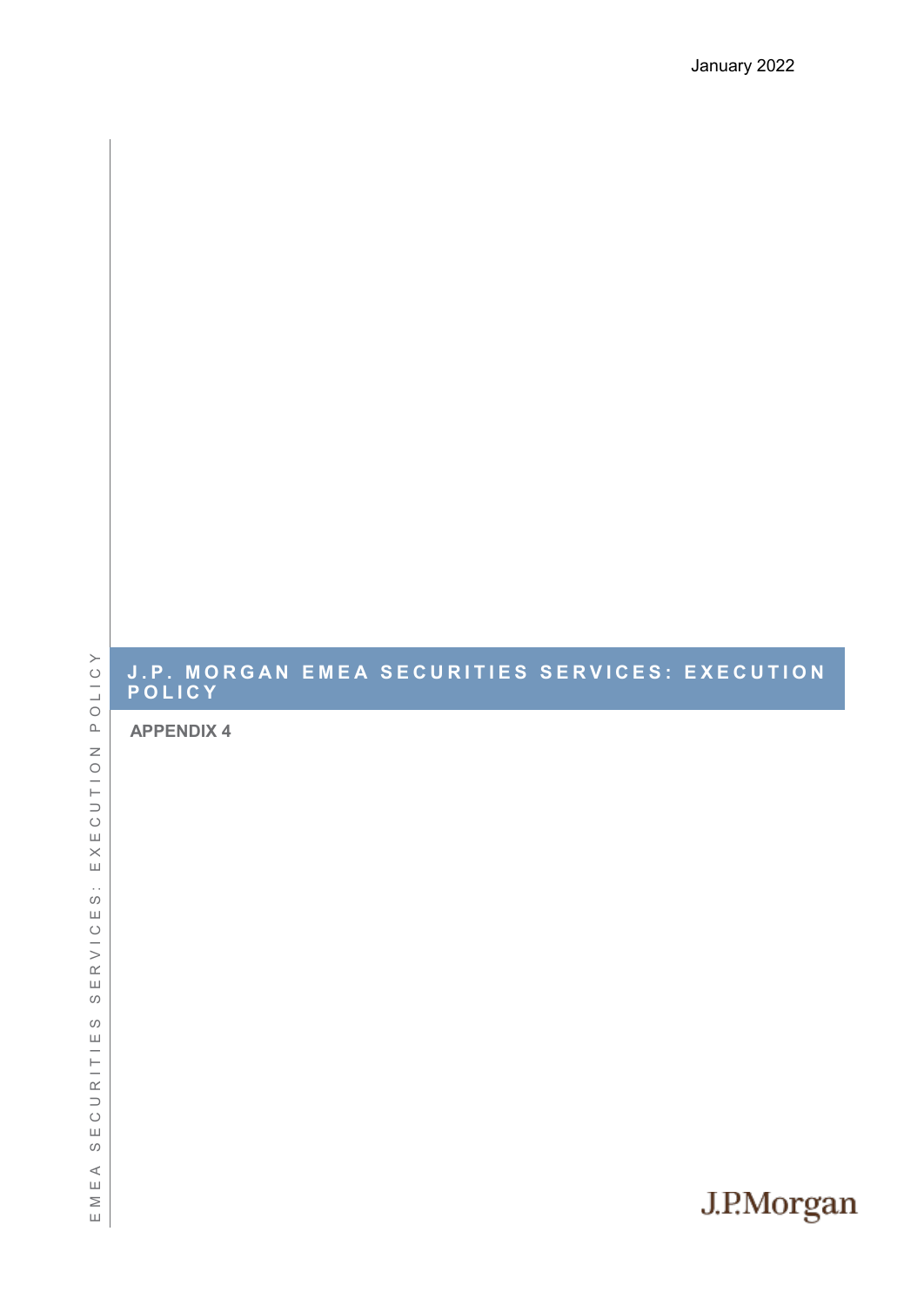# **Table of Contents**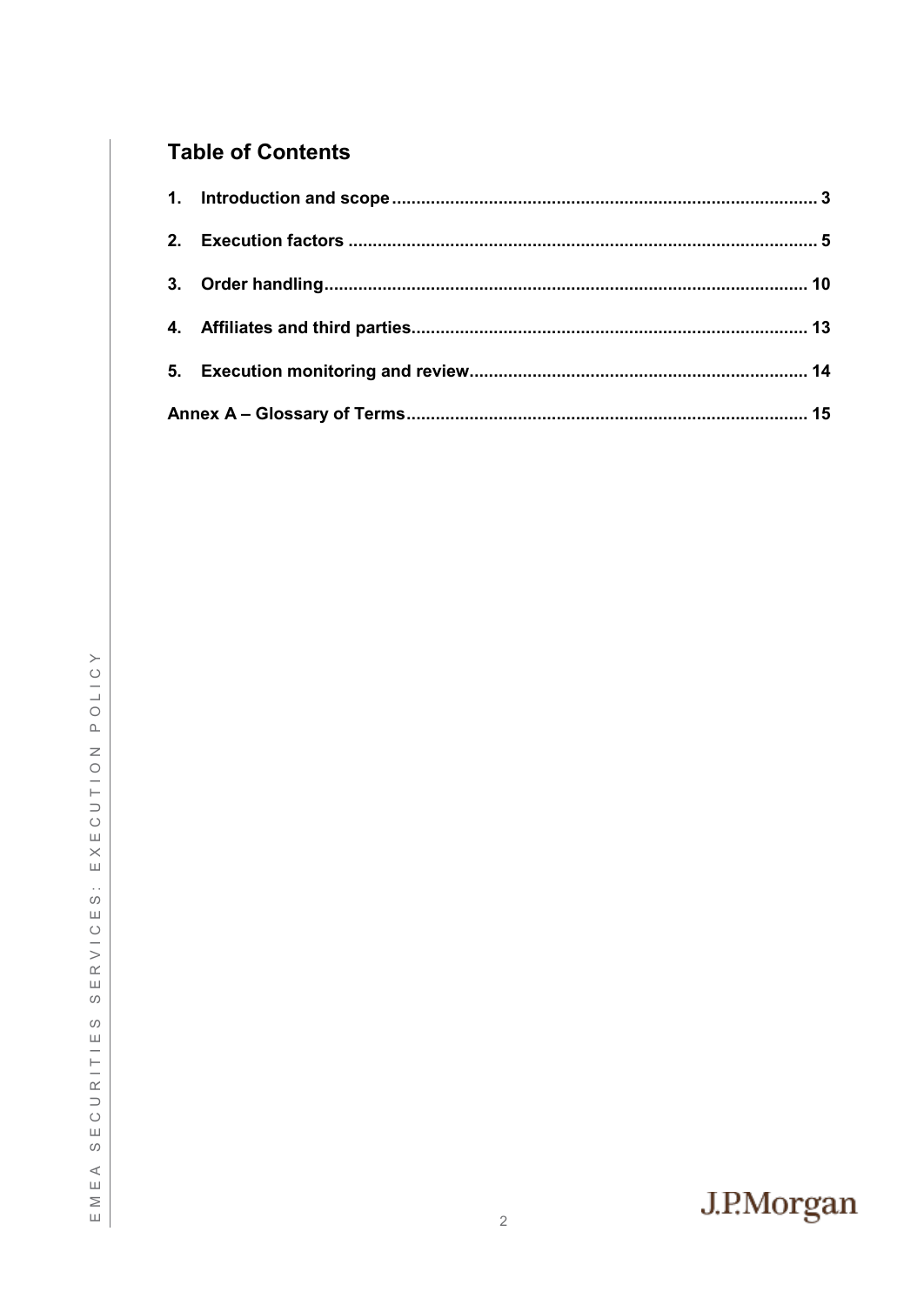# <span id="page-2-0"></span>**1. Introduction and scope**

This document sets out the approach to *best execution* when handling transactions in certain products within Securities Services. It is an Appendix to the J.P. Morgan Execution Policy (the **Overarching Best Execution Policy**), which is available [here](https://www.jpmorgan.com/content/dam/jpm/global/disclosures/us/20201230-main-execution-policy-dec-2020.pdf): JPMorgan Chase Bank, N.A., London Branch, J.P. Morgan Suisse S.A and J.P. Morgan SE are the J.P. Morgan entities which provide Securities Services to you; all references to **J.P. Morgan**, **we** and **us** in this Appendix are references to JPMorgan Chase Bank, N.A., London Branch, J.P. Morgan Suisse S.A and J.P. Morgan SE including its European branches unless expressly indicated otherwise. All definitions used herein shall have the meaning given in the Overarching Best Execution Policy, unless expressly indicated otherwise. We use certain industry terms marked in *italics.* Where we do not immediately explain them, please refer to the glossary at Annex A.

*Best execution* applies where J.P. Morgan accepts an order to execute a transaction on your behalf or in other circumstances where it has expressly agreed to accept the *best execution* obligation. Within the Securities Services business there are a number of product areas where executions subject to the *best execution* obligation may arise. Specifically:

- **a. Fund Order Routing Services**: where you instruct us to subscribe for, or redeem, units in certain funds.
- **b. Investor Services Liquidity Products***:* where you instruct us to transfer your excess cash held with us into a pooled investment in a money market fund.
- **c. Agency Securities Finance**: where you instruct us to enter into securities financing transactions (SFTs), and to invest any received cash or cash collateral as documented in the legal agreement in place between us (the **Securities Lending Agreement** or any other product agreement).
- **d. Foreign Exchange (FX) Services**: where you instruct us to enter into spot foreign exchange transactions via our AutoFX product.

The elements of the *best execution* obligation that may apply in certain circumstances for these product areas are set out below and are, together with the obligations contained in the Overarching Best Execution Policy, applicable to each of the product areas described above only to the extent explicitly stated in the sections entitled "General Application to Securities Services" and "Specific Application to Securities Services".

### **Limited scope or applicability**

As outlined in the [Overarching Best Execution Policy,](https://www.jpmorgan.com/content/dam/jpm/global/disclosures/us/20201230-main-execution-policy-dec-2020.pdf) the scope of *best execution* applies to dealings in *financial instruments*.

Where you give us specific instructions, either relating to an order or a particular aspect of an order, we will execute so far as is reasonably possible in accordance with those instructions. Specifics of your instruction may prevent us from taking all sufficient steps that we have put in place to obtain the best possible result for the execution of your orders with respect to the elements impacted by such specific instructions. Where you give us a specific instruction which covers one part or aspect of the order, this will not release us from our best execution obligations in respect of any other part or aspect of your order that is not covered by such instructions.

As such, J.P. Morgan's *best execution* obligation is either (i) satisfied or (ii) does not apply or has limited scope in the following specific circumstances:

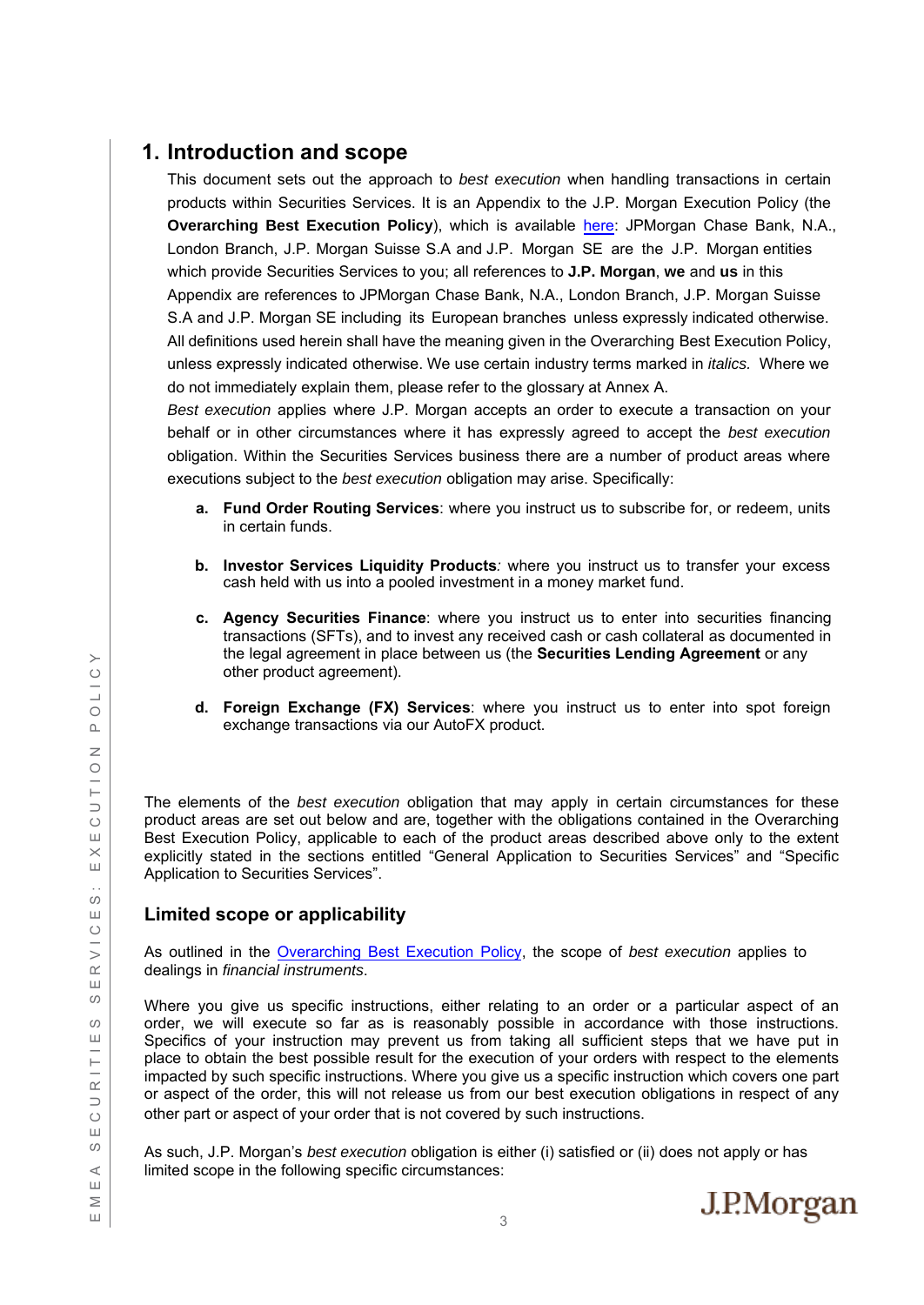**Investment / lending parameters:** where we receive specific instructions in relation to your order, including but not limited to agreed investment/ lending parameters, to the extent that we accept and follow your instructions we will have satisfied any *best execution* requirements with respect to that aspect of your order. The remaining elements of the order not covered by your specific instructions will remain subject *to best execution* requirements.

**Spot FX transactions**: are not regarded as *financial instruments* and therefore *best execution* does not apply to such transactions.

Whilst spot FX is not a *financial instrument*, so far as is reasonably possible, J.P. Morgan will seek to apply similar standards in respect of executions of spot FX transactions carried out via the AutoFX product. There are certain markets where our ability to apply similar standards is limited as indicated the "Specific Application to Securities Services" section below.

#### **Execution away from a regulated market or multilateral trading facility**

We may execute all or part of your order outside of a regulated market or a multilateral trading facility.

#### **Further information**

In producing the Overarching Best Execution Policy and this Appendix, we have provided information we believe to be appropriate to facilitate you making an informed decision regarding our execution practices.

Please contact your usual J.P. Morgan sales or client services contact should you require any further information.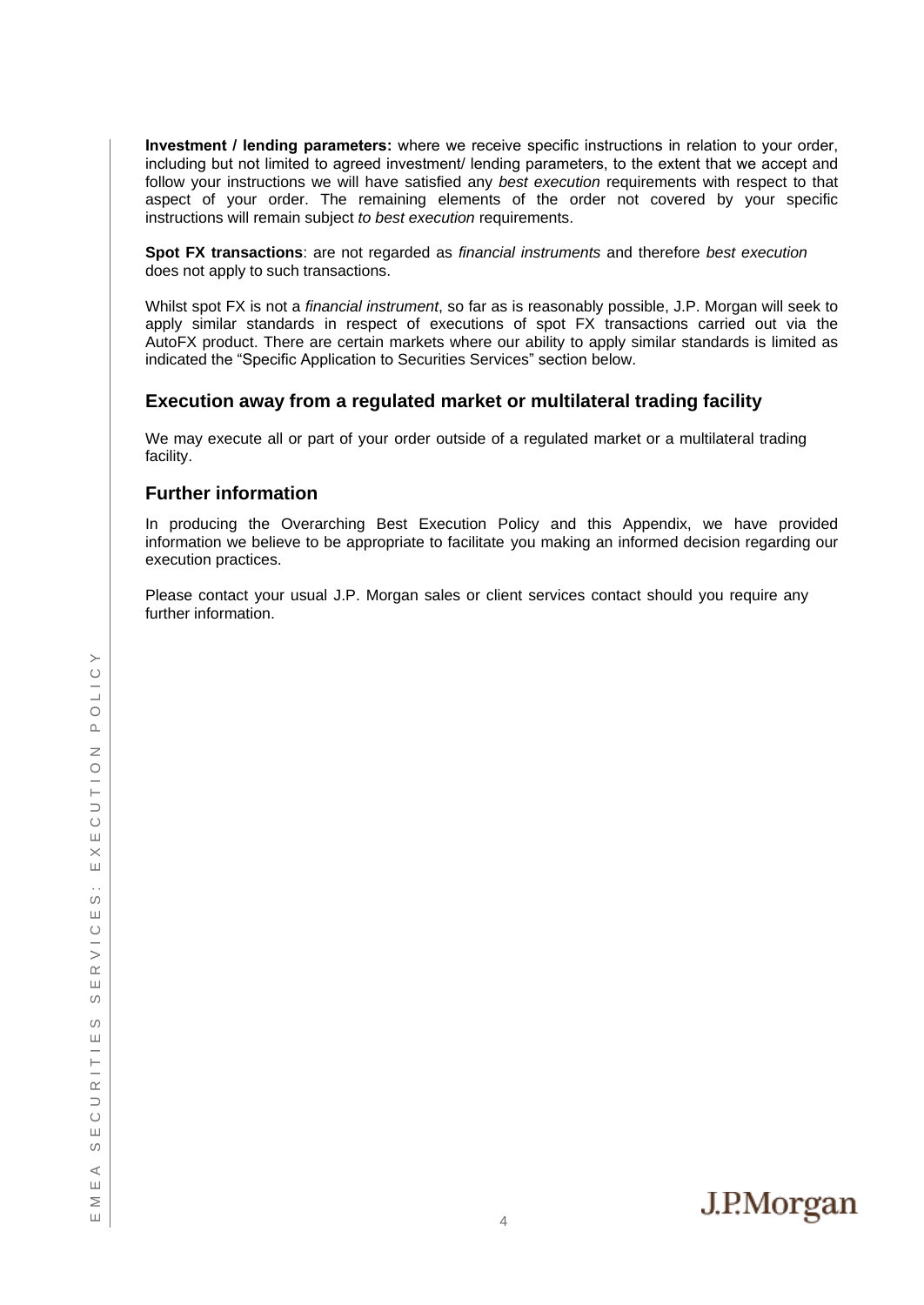# <span id="page-4-0"></span>**2. Execution factors**

J.P. Morgan may consider any of the following factors as applicable when executing your order for Securities Services Products:

- a. Price
- b. Costs
- c. Speed
- d. Likelihood of execution
- e. Likelihood of settlement
- f. Size
- g. Other aspects of the order

When any of these factors are applicable, certain of them may be more important than others.

#### **General Application to Securities Services**

This General Application section applies to Securities Services Products with the exception of Foreign Exchange Services which is covered in the "Specific Application to Securities Services" section.

If applicable, we will consider the factors listed below to be the most important. Notwithstanding this, there are certain situations in which the relative importance of these factors will change in response to the instructions that you provide or the nature of the transaction.

Key Execution Factors:

**Price:** this refers to the resulting price of the transaction, excluding our own execution charges, if any. If applicable to a Securities Services Product, price will usually be our most important consideration.

After price, speed and likelihood of execution are usually our most important considerations in cases where they apply to a Securities Services Product.

**Speed:** we interpret speed as the rate at which we are able to progress your order. Where your instructions do not refer to speed, we will progress your order at a rate which we believe represents a balance between creating *market impact* and executing your order in a timely fashion so as to reduce execution risk.

**Likelihood of execution / size:** we interpret this as the likelihood that we are able to fill your order, or at least a substantial part of it, in its entirety. This factor increases in importance in situations where access to liquidity in the relevant instrument is constrained in some way. For example, if you provide a limit price which is not marketable.

Other Execution Factors:

**Likelihood of settlement:** we expect transactions that we execute for you to settle in a timely fashion.

**Costs:** these relate to commissions, costs and the fees that are charged for executing your order.

J.P.Morgan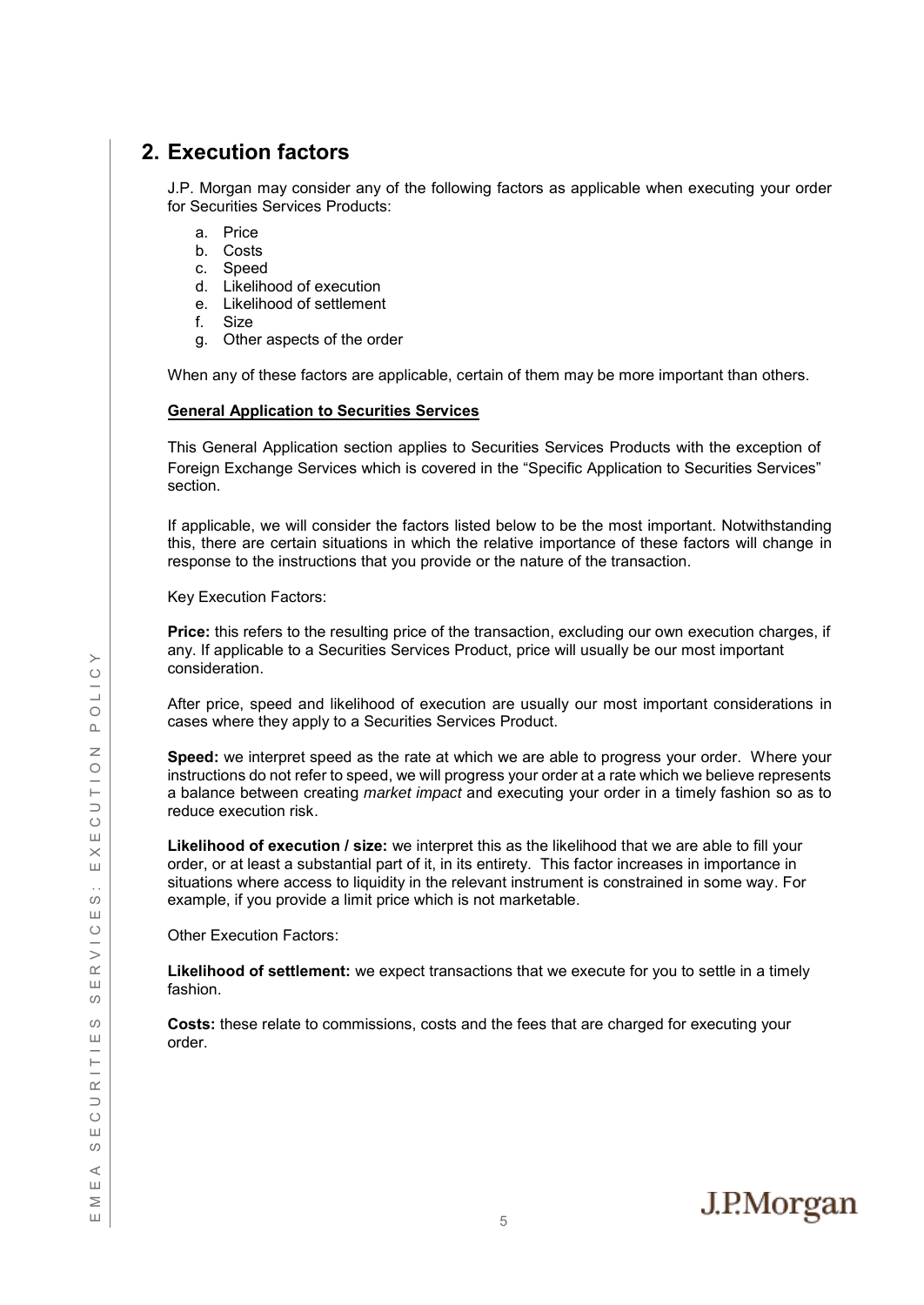### **Specific Application to Securities Services**

| Product area where an<br>in scope execution may<br>arise within Securities<br><b>Services</b>                                                                                                                                                                                                                                                                                                                               | <b>Application of Best Execution</b>                                                                                                                                                                                                                                                                                                                                                                                                                                                                                                                                                                                                                                                                                                                                                                                                                                                                                                                                                                                                                                                                                                                                                                                                                                                                                                                                                                                                                                                                                                                                                                                                   |
|-----------------------------------------------------------------------------------------------------------------------------------------------------------------------------------------------------------------------------------------------------------------------------------------------------------------------------------------------------------------------------------------------------------------------------|----------------------------------------------------------------------------------------------------------------------------------------------------------------------------------------------------------------------------------------------------------------------------------------------------------------------------------------------------------------------------------------------------------------------------------------------------------------------------------------------------------------------------------------------------------------------------------------------------------------------------------------------------------------------------------------------------------------------------------------------------------------------------------------------------------------------------------------------------------------------------------------------------------------------------------------------------------------------------------------------------------------------------------------------------------------------------------------------------------------------------------------------------------------------------------------------------------------------------------------------------------------------------------------------------------------------------------------------------------------------------------------------------------------------------------------------------------------------------------------------------------------------------------------------------------------------------------------------------------------------------------------|
| <b>Fund Order Routing</b><br><b>Services</b><br>Within our fund order<br>routing services product<br>offering, currently<br>an<br>execution will arise where<br>instruct us<br>to<br>vou<br>subscribe for, or redeem,<br>units in certain funds. In<br>certain cases, including,<br>but not limited to, where<br>we do not have a direct<br>relationship with a fund,<br>we may use third parties<br>to execute your order. | Speed: we will always try to execute your order in a timely fashion.<br>We will endeavor to process any orders received before any<br>relevant cut-off time in accordance with any agreed documentation<br>in place with you and the terms applicable to subscriptions or (as<br>the case may be) redemptions for the relevant fund. As the price<br>is static during any subscription or redemption period, however,<br>"speed" is not relevant with respect to the point during any<br>subscription or redemption period at which an order is placed.<br>Likelihood of execution / size: this refers to the likelihood that we<br>are able to process your subscription in accordance with your<br>instructions.<br>Price: due to the nature of the instruments (e.g. units in a fund)<br>there is only one price per subscription or redemption period, as<br>applicable. This means that "price" is not a relevant factor for<br>these transactions.<br>Other factors: there will commonly be only one method of<br>purchasing or redeeming units, for example via the manager,<br>administrator, transfer agent or general partner of the fund, and<br>this limits the applicability of the other factors. For example,<br>venue selection is not relevant where there is no choice of venue.<br>When placing your orders with third parties for execution, our<br>assessment of the key execution factors remains as that<br>described in this section.<br>Target Investment Funds:<br>Please note that some of the investment vehicles available to you<br>through our platform may include investment funds of our affiliates. |
| <b>Investor Services</b><br><b>Liquidity Products</b><br>Where you instruct us to<br>invest excess cash held<br>with us in a money market<br>fund we may owe you an<br>obligation<br>οf<br>best<br>execution.                                                                                                                                                                                                               | Speed: we will always try to execute your order in a timely fashion.<br>Following our calculations at the times agreed with you in the client<br>documentation, we will endeavor to process any resulting<br>transactions in accordance with any agreed documentation in<br>place with you and the terms applicable to subscriptions or (as the<br>case may be) redemptions for the relevant fund. As the price is set<br>daily, as described above, "speed" is not a relevant factor in terms<br>of what time during the day the order is placed.<br>Price: due to the nature of the instruments (i.e. units in a fund) there<br>is typically only one daily valuation point. This means that "price" is<br>not a relevant factor for these transactions.                                                                                                                                                                                                                                                                                                                                                                                                                                                                                                                                                                                                                                                                                                                                                                                                                                                                             |

POLICY E M E A S E C U R I T I E S S E R V I C E S : E X E C U T I O N P O L I C Y ECUTION  $\leq$   $\times$   $\mid$  $\frac{1}{3}$  $\Box$ RVIC  $\sqcup$  $\circ$  $\circ$ CURITIE  $S E$  $\quad \in \mathsf{M} \, \mathsf{E} \, \mathsf{A}$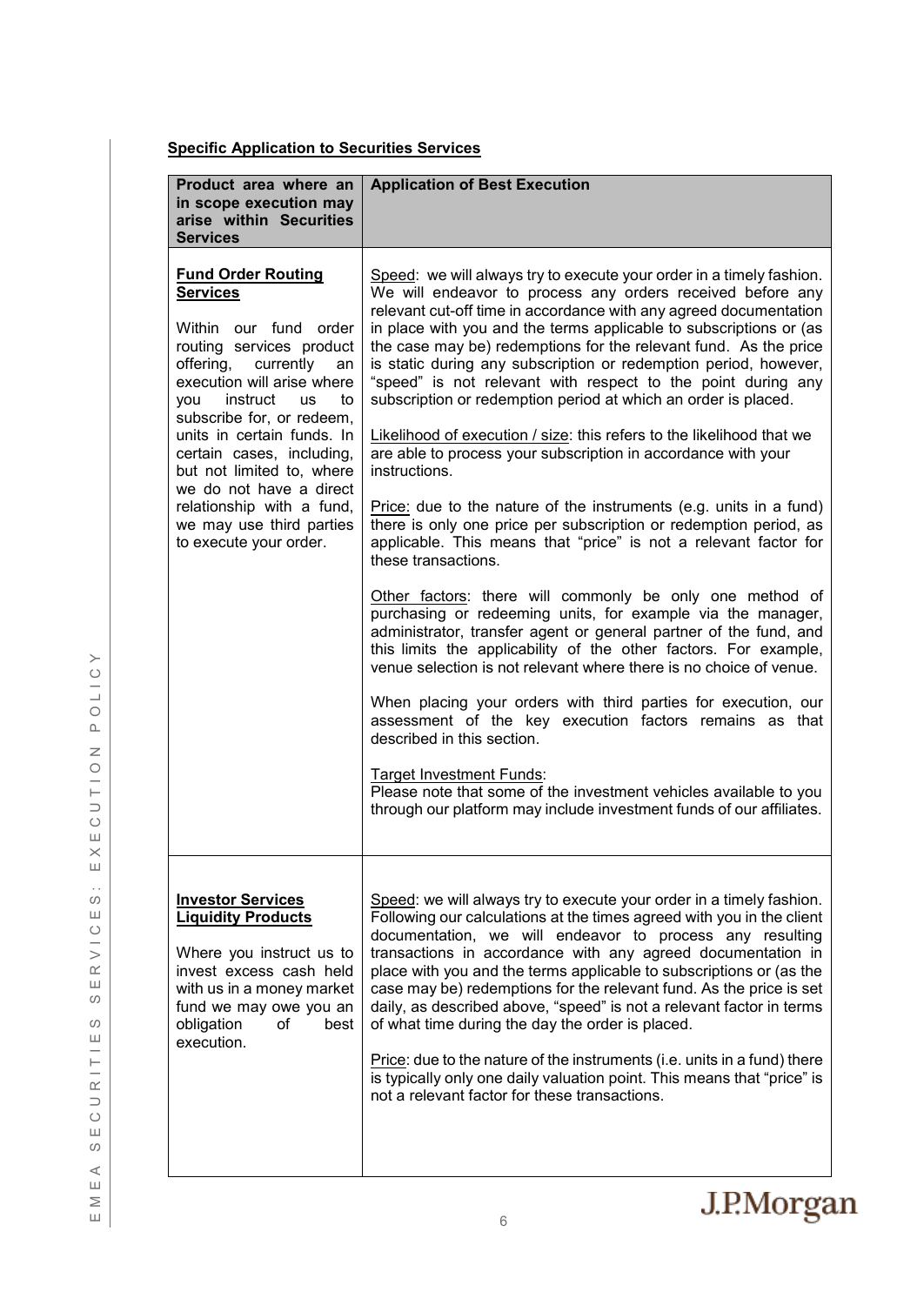|                                                                                                                                     | Other factors: there will commonly be only one method of<br>purchasing or redeeming units, usually via the manager or<br>administrator of the fund, and this limits the applicability of the other<br>factors - for example, we will not be able to select a venue which<br>offers the best likelihood of settlement where there is no choice of<br>venue.<br>Costs: Annual management fee represents fees and charges of<br>the manager of the money market funds as indicated in the relevant<br>fund documentation. We receive an agreed share of the annual<br>management fee from the fund manager and disclose the details<br>of such share to you.<br>We may also receive non-monetary benefits from fund manager<br>such as market study data.<br>Fund Providers:<br>We apply a detailed fund selection procedure based on objective<br>criteria. Some of the considerations are: providing daily liquidity,<br>favourable cut-off times, size of assets under management, fund<br>range and credit rating. Please note that some of the investment<br>vehicles we make available to you may include money market<br>funds of our affiliates. |
|-------------------------------------------------------------------------------------------------------------------------------------|-------------------------------------------------------------------------------------------------------------------------------------------------------------------------------------------------------------------------------------------------------------------------------------------------------------------------------------------------------------------------------------------------------------------------------------------------------------------------------------------------------------------------------------------------------------------------------------------------------------------------------------------------------------------------------------------------------------------------------------------------------------------------------------------------------------------------------------------------------------------------------------------------------------------------------------------------------------------------------------------------------------------------------------------------------------------------------------------------------------------------------------------------------|
| <b>Agency Securities</b><br>Finance:<br><b>Securities Financing</b><br>Transactions and<br>Investment of Cash<br>or Cash Collateral | Where you instruct us to (i) enter into securities financing<br>transactions (SFTs) ; and (ii) invest any received cash or cash<br>collateral into instruments<br>including<br>but not<br>limited<br>to<br>SFTs, debt instruments, money market instruments, structured<br>products and units in money market funds, in accordance with<br>the parameters as documented in the Securities Lending<br>Agreement or any other product agreement, the<br>following execution factors are relevant:                                                                                                                                                                                                                                                                                                                                                                                                                                                                                                                                                                                                                                                       |
|                                                                                                                                     | Price: J.P. Morgan will endeavour to generate a competitive<br>return assessed across a client's portfolio of lendable assets<br>(rather than on an individual transaction basis).                                                                                                                                                                                                                                                                                                                                                                                                                                                                                                                                                                                                                                                                                                                                                                                                                                                                                                                                                                    |
|                                                                                                                                     | Costs: J.P. Morgan will take into account costs associated with<br>execution (including costs to J.P. Morgan). These could include<br>but are not limited to transaction costs and J.P. Morgan's capital<br>costs.                                                                                                                                                                                                                                                                                                                                                                                                                                                                                                                                                                                                                                                                                                                                                                                                                                                                                                                                    |
|                                                                                                                                     | Likelihood of execution: counterparties may be looking for certain<br>trade attributes which can impact their ability to trade or impact<br>trade pricing. These may include but are not limited to netting<br>opinions, collateral and dividend status of a client.                                                                                                                                                                                                                                                                                                                                                                                                                                                                                                                                                                                                                                                                                                                                                                                                                                                                                  |
|                                                                                                                                     | Likelihood of settlement: if we become aware that a particular<br>execution strategy may compromise likelihood of settlement, we<br>may not pursue that strategy. This covers both settlement of the                                                                                                                                                                                                                                                                                                                                                                                                                                                                                                                                                                                                                                                                                                                                                                                                                                                                                                                                                  |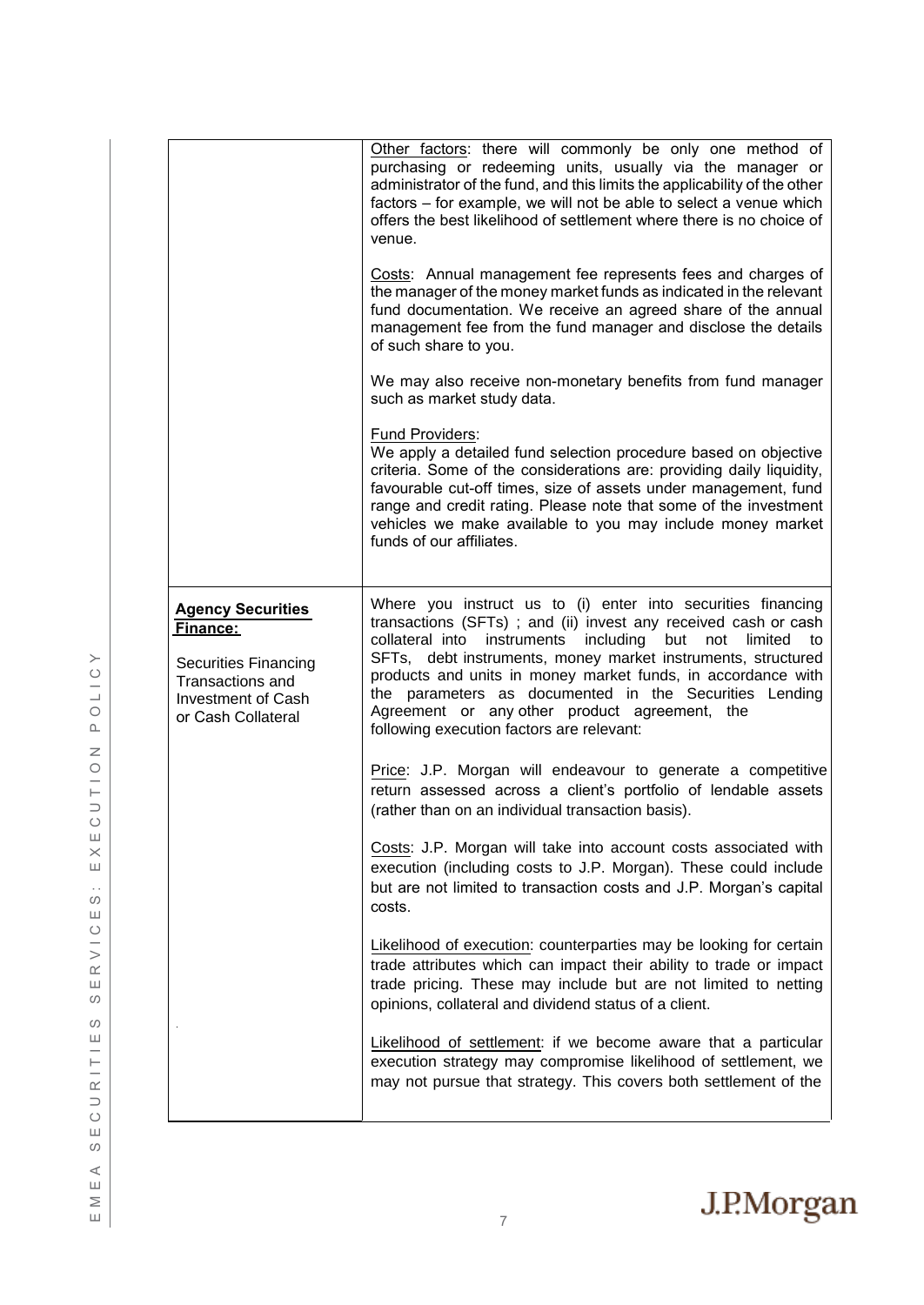|                                                                             | underlying loan/cash investment and the ability to settle client<br>transactions e.g. sale of loaned securities.                                                                                                                                                                                                                                                                                                                                                                                                                                                                                                                                                                                                       |
|-----------------------------------------------------------------------------|------------------------------------------------------------------------------------------------------------------------------------------------------------------------------------------------------------------------------------------------------------------------------------------------------------------------------------------------------------------------------------------------------------------------------------------------------------------------------------------------------------------------------------------------------------------------------------------------------------------------------------------------------------------------------------------------------------------------|
|                                                                             | Size: large transactions will be filled by clients that have the<br>required number of securities/amount of cash or who are part of a<br>pool of securities/cash that can facilitate that trade.                                                                                                                                                                                                                                                                                                                                                                                                                                                                                                                       |
|                                                                             | Other factors: any other relevant considerations including duration<br>of loans or lending/collateral parameters and/or counterparty<br>restrictions imposed by a client.                                                                                                                                                                                                                                                                                                                                                                                                                                                                                                                                              |
|                                                                             | Subject to specific instructions, price and costs (including costs to<br>J.P. Morgan) are likely to be the most important factors.                                                                                                                                                                                                                                                                                                                                                                                                                                                                                                                                                                                     |
| <b>Foreign Exchange</b><br><b>Services</b>                                  | We consider the following execution factors to be typically the most<br>important factors.                                                                                                                                                                                                                                                                                                                                                                                                                                                                                                                                                                                                                             |
| Where we execute spot<br>FX transactions pursuant<br>to our AutoFX product. | Price: this refers to the resulting price of the transaction excluding<br>our own execution charges or other transaction costs (see "Costs"<br>section below), if applicable. Price may include costs and charges<br>applied by third parties. FX transactions are priced using one of<br>three sources: external FX benchmark rates, internal FX rates or<br>third party FX rates. Forward points may be applied to certain FX<br>transactions where applicable to settlement tenors other than<br>standard spot settlement tenors and for these FX transactions,<br>the forward points are determined by J.P. Morgan in its sole<br>discretion or by the local sub custodian (or other local liquidity<br>provider). |
|                                                                             | Where J.P. Morgan executes your order, whilst our own costs do<br>not influence the way in which we execute your order, costs and<br>charges applied by third parties, which form part of "price" where<br>external liquidity is obtained, may do so.                                                                                                                                                                                                                                                                                                                                                                                                                                                                  |
|                                                                             | Likelihood of execution: we interpret this as the likelihood that we<br>are able to fill your order in its entirety or at least a substantial part<br>of it. Where we have entered into an agreement with you, this may<br>outline J.P. Morgan's commitment to execute FX transactions in<br>predefined circumstances. This factor increases in importance in<br>situations where access to liquidity in the relevant instrument is<br>constrained in some way - for example, if currencies of the<br>transaction are illiquid.                                                                                                                                                                                        |
|                                                                             | Other execution factors:                                                                                                                                                                                                                                                                                                                                                                                                                                                                                                                                                                                                                                                                                               |
|                                                                             | Speed: this refers to the rate at which we are able to execute an<br>FX transaction, subject to your specific instructions. The rate of<br>execution may be affected by prevailing market conditions.                                                                                                                                                                                                                                                                                                                                                                                                                                                                                                                  |
|                                                                             | Any transaction costs including any commissions or<br>Costs:<br>spreads charged by J.P. Morgan (i.e. excluding any costs and<br>charges applied by third parties), are notified to you. Such<br>notification is communicated before transactions are executed -<br>typically at the outset of our relationship.                                                                                                                                                                                                                                                                                                                                                                                                        |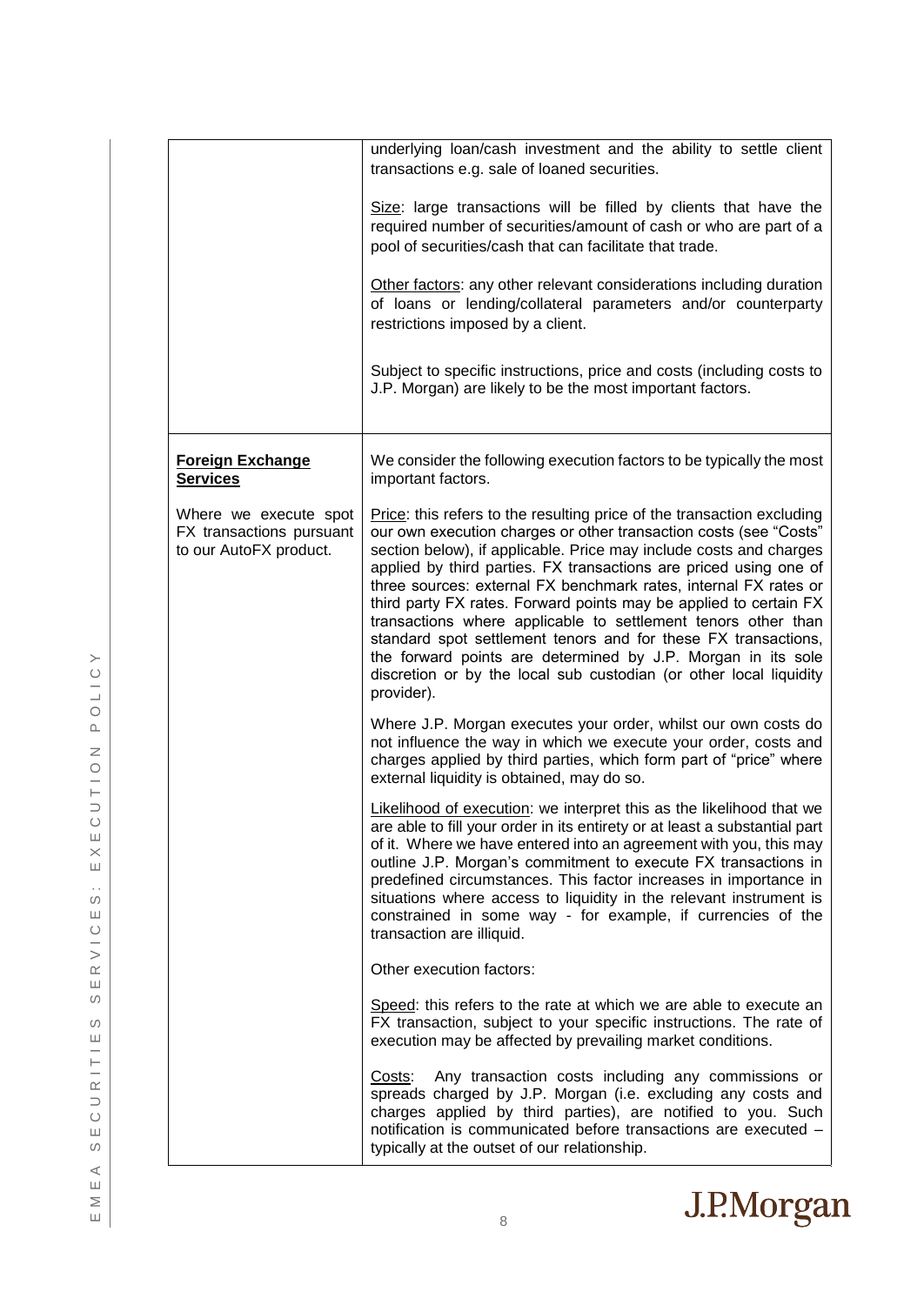| For certain restricted market currencies, FX transactions are<br>routed directly to and managed entirely by J.P. Morgan's sub-<br>custodian (or other local liquidity provider) and J.P. Morgan's<br>ability to apply best execution standards to such transactions is<br>limited. |
|------------------------------------------------------------------------------------------------------------------------------------------------------------------------------------------------------------------------------------------------------------------------------------|
| J.P. Morgan is not a party to the FX transaction between the client<br>and the sub-custodian (or other local liquidity provider) and no<br>cost, as defined above, is added to the rate charged by the local<br>sub-custodian (or other local liquidity provider).                 |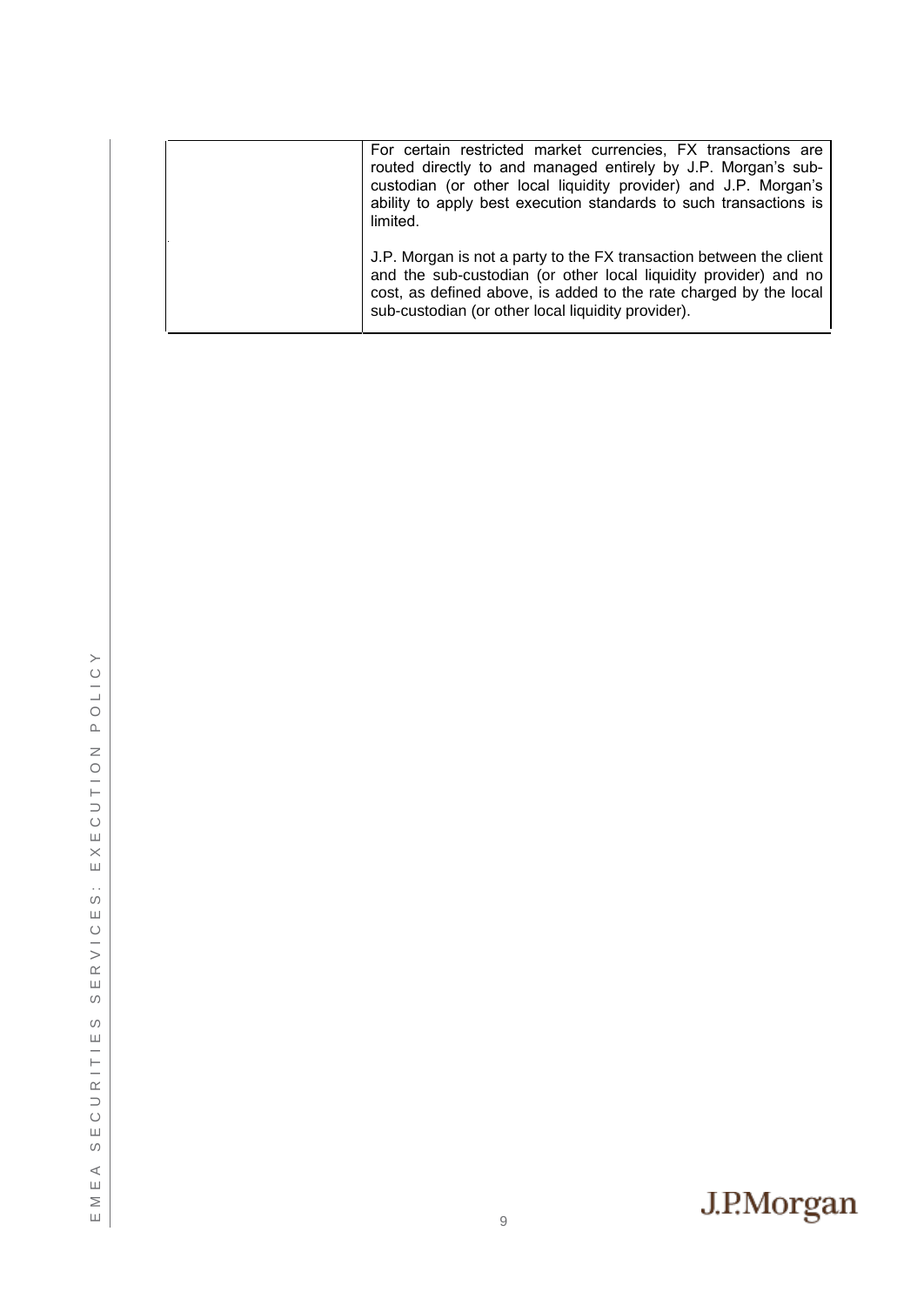# <span id="page-9-0"></span>**3. Order handling**

There are certain circumstances, for some Securities Services Products, in which we, once we have accepted your order, will consider the different execution factors in the context of the instructions that you have provided to form a suitable execution strategy. Under this execution strategy we will take sufficient steps to obtain the best possible result for you by employing appropriate aspects of our execution arrangements.

The execution strategy employed will be formed by the judgment of the individuals assigned to handle your order, together with the automatic processes available to them, subject to your specific instructions and any agreement between you and us, if applicable.

#### **Application to Securities Services**

| Product area where an in<br>scope execution may arise<br>within Securities Services                                                                                                                                                                                                                                                                                                                                   | <b>Order handling</b>                                                                                                                                                                                                                                                                                                                                                                                                                                                                                                   |
|-----------------------------------------------------------------------------------------------------------------------------------------------------------------------------------------------------------------------------------------------------------------------------------------------------------------------------------------------------------------------------------------------------------------------|-------------------------------------------------------------------------------------------------------------------------------------------------------------------------------------------------------------------------------------------------------------------------------------------------------------------------------------------------------------------------------------------------------------------------------------------------------------------------------------------------------------------------|
| <b>Fund Order Routing</b><br><b>Services</b><br>Within our fund order routing<br>services<br>product offering,<br>currently an execution will<br>arise where you instruct us to<br>subscribe for, or redeem,<br>units in certain funds. In<br>certain cases, including, but<br>not limited to, where we do<br>not have a direct relationship<br>with a fund, we may use third<br>parties to execute<br>vour<br>order. | There will commonly be only one method of purchasing or<br>redeeming units, for example via the manager, transfer agent,<br>administrator or general partner of the fund, and this dictates<br>how we will handle your order.<br>Client orders will be executed or transmitted to a third party for<br>execution first, so as to meet any applicable cut-off times for<br>execution or transmission and, second, in the order in which<br>they are received.                                                            |
| <b>Investor Services Liquidity</b><br><b>Products</b>                                                                                                                                                                                                                                                                                                                                                                 | There will commonly be only one method of purchasing or<br>redeeming units and this dictates how we will handle your order.                                                                                                                                                                                                                                                                                                                                                                                             |
| Where you instruct us to<br>transfer excess cash held<br>with<br>into<br>pooled<br>us<br>a<br>investment<br>in<br>money<br>a<br>market fund we may owe you<br>obligation<br>of<br>best<br>an<br>execution.                                                                                                                                                                                                            | We will endeavour to execute your order in a timely fashion,<br>before the respective fund cut-off time, taking into consideration<br>your cleared projected end of day balances and target balances<br>as defined in the client documentation we have in place with<br>you. If for any reason the system fails to execute the trade on<br>an automated basis, we will process such an order manually<br>through the investment portal of the manager or administrator or<br>by fax.                                    |
| <b>Agency Securities Finance:</b>                                                                                                                                                                                                                                                                                                                                                                                     | Subject to any applicable restrictions imposed by you, J.P.                                                                                                                                                                                                                                                                                                                                                                                                                                                             |
| <b>Securities Financing</b><br>Transactions and<br>Investment of Cash<br>or Cash Collateral                                                                                                                                                                                                                                                                                                                           | Morgan will enter into securities loans and/or investments on<br>your behalf by dealing with the borrowers/ counterparties<br>directly or through a trading platform (the full list of execution<br>venues J.P. Morgan uses is available here).<br>Our execution strategy may result in us routing your order to one<br>or more execution venues. The execution strategy employed will<br>be formed by the judgement of the individuals responsible for<br>that particular asset class and/or market, together with the |



 $\geq$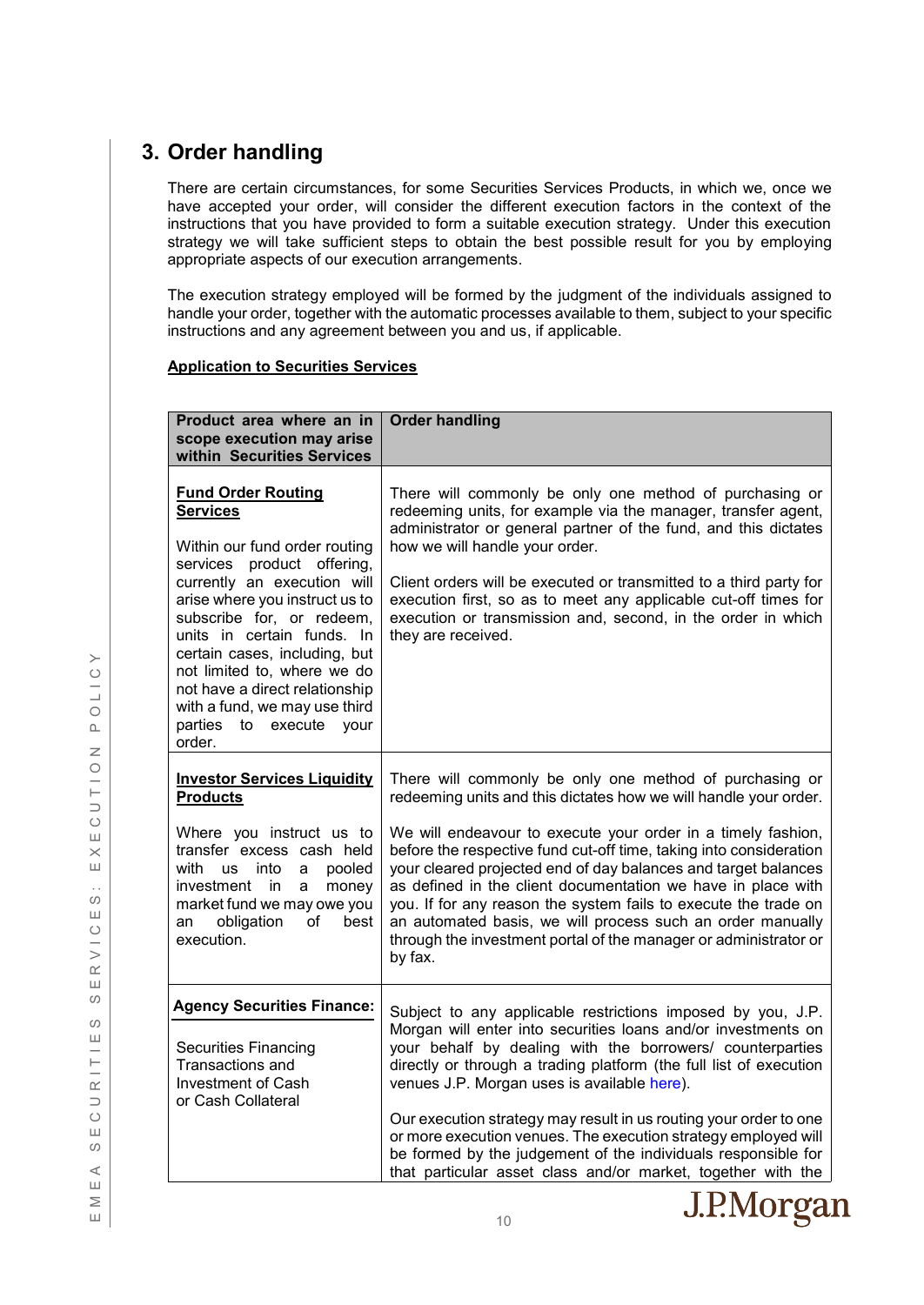| automated processes available to them. Where we use an<br>electronic trading platform, the execution strategy will usually be<br>formed automatically based on predetermined criteria.                                                                                                                         |
|----------------------------------------------------------------------------------------------------------------------------------------------------------------------------------------------------------------------------------------------------------------------------------------------------------------|
| J.P. Morgan will endeavour to ensure a fair allocation of loans<br>and investments between you and other clients, taking into<br>account the factors discussed in section 2 and your specific<br>instructions.                                                                                                 |
| Factors affecting our choice of execution venues:                                                                                                                                                                                                                                                              |
| Where you instruct us to enter into securities financing<br>transactions (SFTs), the following factors govern our approach<br>to selecting execution venues:                                                                                                                                                   |
| (i) Liquidity and price (importance: high) $-$ we consider<br>whether a venue provides sufficient liquidity and<br>whether the price we want to achieve is available on the                                                                                                                                    |
| venue.<br>(ii) Speed of access, immediacy and likelihood of execution<br>(importance: high) – where a venue provides a platform<br>through which we can lend securities in an efficient, fast<br>and automated way.                                                                                            |
| (iii) Settlement efficiency (importance: high) - ability of a<br>venue to facilitate automated execution results in<br>operational efficiencies from automatic trade matching<br>to the post trade services such as contract comparison.                                                                       |
| (iv) Resilience & reliability (importance: high) – we consider<br>whether a venue provides stable and reliable service,<br>including its contingency planning.<br>$(v)$ Business model (importance: medium) – we assess                                                                                        |
| whether a venue supports development of products and<br>services which can benefit our clients.<br>(vi) Cost (importance: low) – the cost we incur when we use<br>a venue is included in the cost of providing our services<br>and it is not a critical factor in our execution strategy.                      |
| Where you instruct us to invest any received cash or cash<br>collateral into instruments including but not limited to SFTs,<br>debt instruments, money market instruments, structured<br>products and units in money market funds, the following<br>factors govern our approach to selecting execution venues: |
| (i) Liquidity and price (importance: high) – whether a<br>venue provides access to transparent and timely pricing<br>from market participants for the relevant products we<br>may invest on behalf of our clients, which benefit our                                                                           |
| ability to achieve best execution.<br>(ii) Speed of access, immediacy and operational efficiency<br>(importance: medium) – ability of a venue to provide<br>consolidated pricing information helps us to identify and<br>evaluate trading opportunities. Fast connectivity to                                  |
| trading counterparties assists us in providing best<br>execution and efficient trade confirmation exchange<br>promotes orderly settlement process.                                                                                                                                                             |
| (iii) Resilience & reliability (importance: medium) - we<br>consider whether a venue provides stable and reliable<br>service in varying market conditions.                                                                                                                                                     |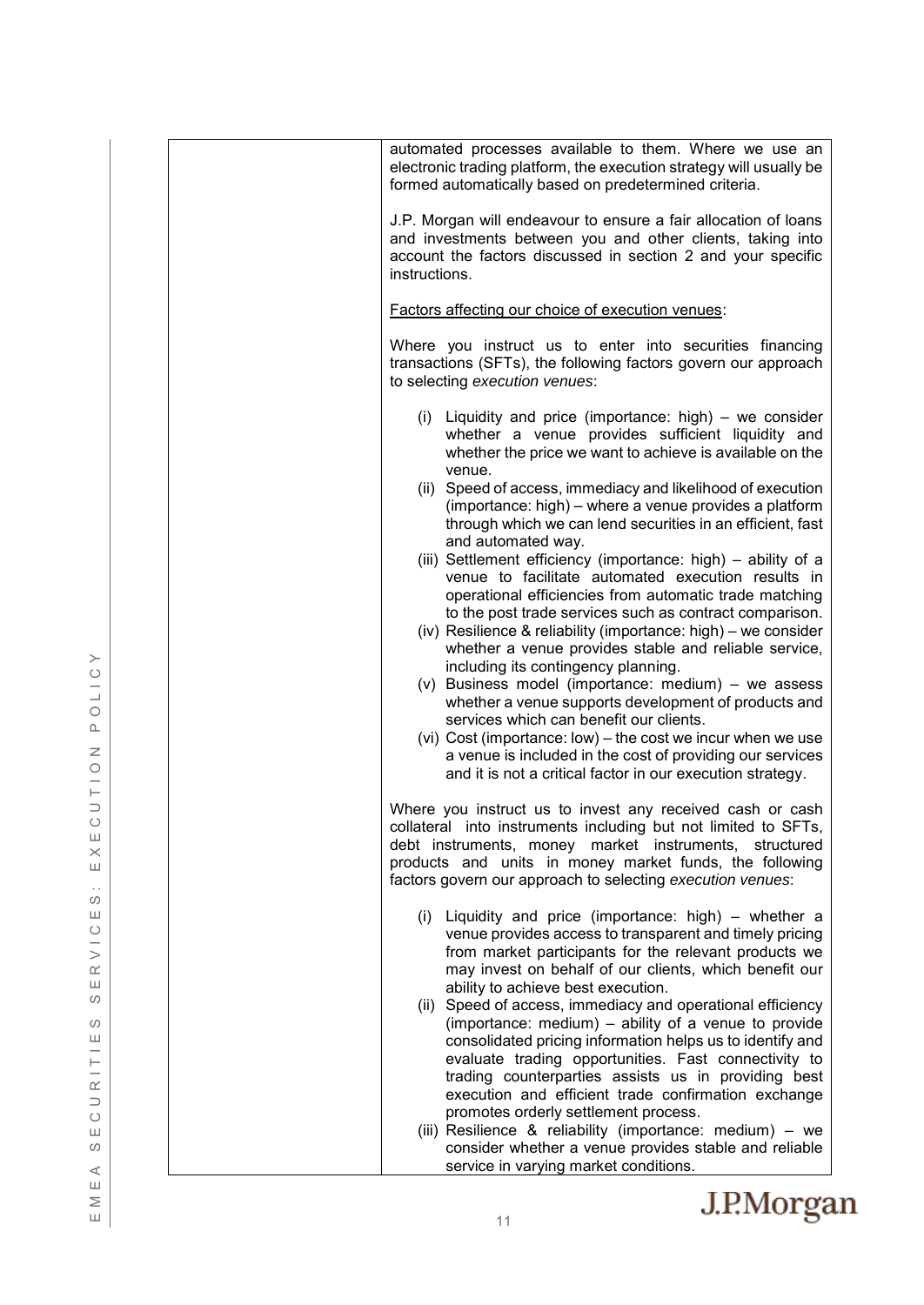|                                                                             | (iv) Business model (importance: medium) – we assess<br>whether a venue supports development of products and<br>services which can benefit our clients.<br>(v) Cost (importance: low) – the cost we incur when we use<br>a venue is included in the cost of providing our services<br>and it is not a critical factor in our execution strategy. |
|-----------------------------------------------------------------------------|--------------------------------------------------------------------------------------------------------------------------------------------------------------------------------------------------------------------------------------------------------------------------------------------------------------------------------------------------|
| <b>Foreign Exchange</b><br><b>Services</b>                                  | FX transactions executed pursuant our AutoFX product may be<br>executed on the basis of one of the following, unless otherwise<br>agreed:                                                                                                                                                                                                        |
| Where we execute spot FX<br>transactions pursuant to our<br>AutoFX product. | (a) an external reference or benchmark price;<br>(b) a price provided by J.P. Morgan; or<br>(c) a price provided by an external liquidity provider.                                                                                                                                                                                              |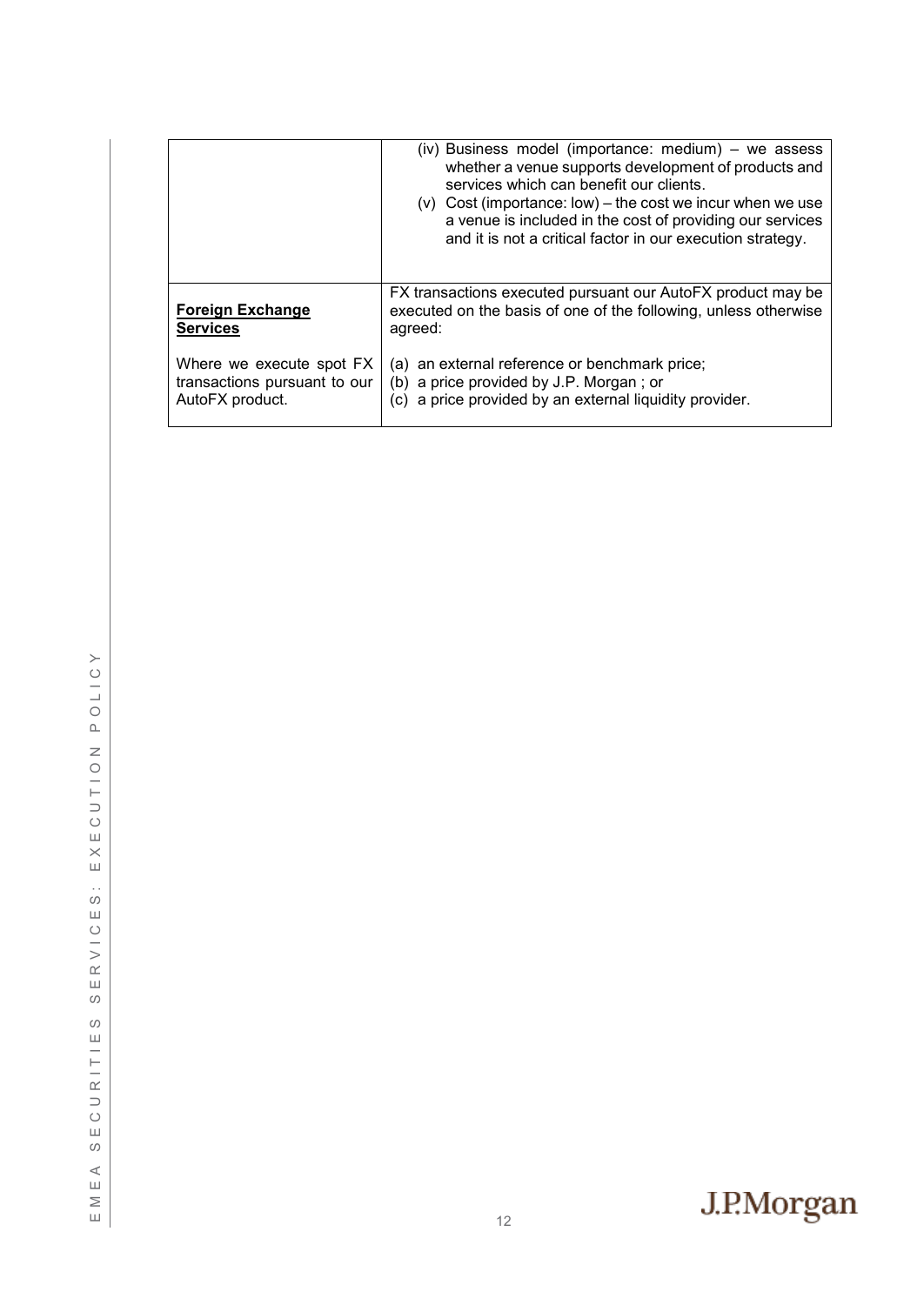# <span id="page-12-0"></span>**4. Affiliates and third parties**

The arrangements described in this policy apply when J.P. Morgan carries out services for you. There may be circumstances where J.P. Morgan deems it appropriate to use an affiliate or third party for the execution of your order.

Using affiliated entities and third parties allows J.P. Morgan to access markets where it otherwise may not be able to execute or, where we believe it to be in your best interests, to address certain characteristics of your order. However, you should be aware of the potential difference in approach to execution standards where this is the case; whilst J.P. Morgan retains its obligations regarding best execution, the execution of the transaction may be carried out by an entity which is not subject to *MiFID II* or the FCA Rules.

If you would like further information on the entities which may carry out execution of your orders in specified markets, please contact your usual J.P. Morgan contact.

Where J.P. Morgan engages either an affiliate or a third party for order execution, we will:

- (a) carry out due diligence on that entity and will take steps to ensure that the entity is able to provide an appropriate standard of execution in the relevant market; and
- (b) monitor our executions with that entity to satisfy ourselves that they are providing appropriate standards of execution.
- (c) subject to your authorisation, J.P. Morgan may enter into loans and investments of cash and cash collateral on your behalf with an affiliate.

In relation to affiliates specifically, whilst we believe that using affiliates provides benefits to clients (including consistency of order handling; governance and oversight processes and the transparency thereof; and integrated technology, allowing more efficient communication and front to back trade processing), we acknowledge that the opportunity for potential conflicts of interest exists. J.P. Morgan is committed to mitigating these to the extent possible, performing due diligence on our affiliates and monitoring our executions with affiliate entities to satisfy ourselves that they are providing appropriate standards of execution.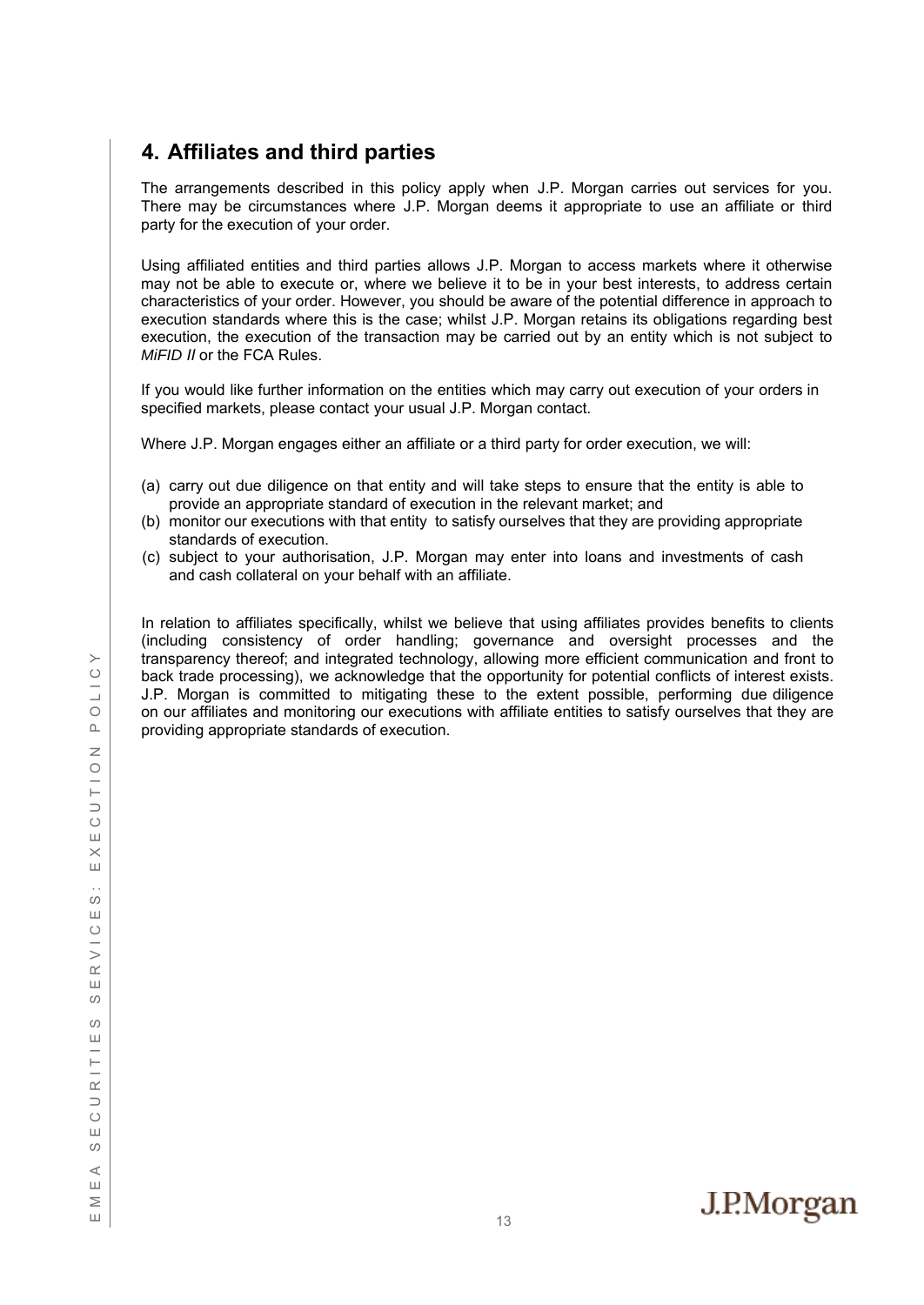# <span id="page-13-0"></span>**5. Execution monitoring and review**

J.P. Morgan monitors best execution for the relevant Securities Services products and services on a regular basis, through post-trade controls. For all spot FX transactions, publicly available market data will be used to benchmark against execution pricing. The purpose of the monitoring is to identify execution situations which are potentially subject to best execution and to monitor the correct application of internal decision processes. Further, where best execution is deemed applicable, J.P. Morgan will identify whether the relevant executions fulfil the applicable requirements.

The results of the best execution monitoring are reviewed by the control-related functions within J.P. Morgan on an ongoing basis and raised to J.P. Morgan management by the relevant control functions. The results of execution monitoring are also reviewed on a periodic basis or more frequently if determined appropriate by J.P. Morgan management in order to evaluate the effectiveness of the firm's execution arrangements for the relevant Securities Services products and services and, where appropriate, take any corrective action that may be required.